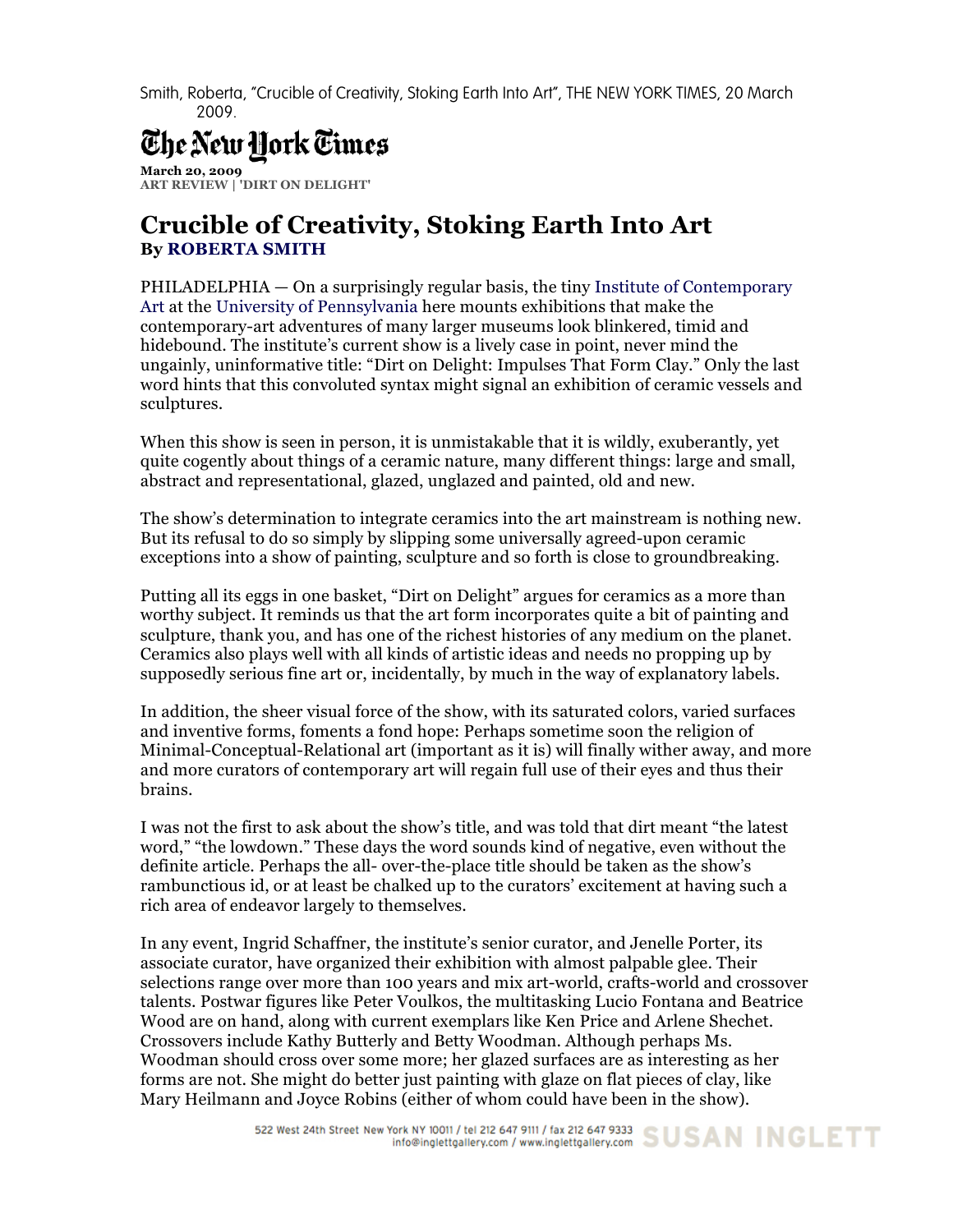Smith, Roberta, "Crucible of Creativity, Stoking Earth Into Art", THE NEW YORK TIMES, 20 March 2009.

Nods are given to some of the art world's youngest and hottest users of clay, but also to artists with little art-world profile, like Philadelphia's own Jane Irish and Paul Swenbeck or Jeffry Mitchell of Seattle. The show even has an outsider artist: Eugene von Bruenchenhein, better known for his sweetly (mostly) erotic photographs of his wife.

The earliest artist here, however, is the brilliant George Ohr (1857-1918) — the First Modern, or Jackson Pollock, of ceramics. Ohr, whose work was rediscovered in the early 1970s, saw the malleability of clay as Pollock saw the fluidity of paint: both qualities were not only central to the process; they could also be thrillingly self-evident in the end results. Ohr threw (on a potter's wheel) small, eggshell-thin pots and then, while they were still wet, twisted or pushed them into curling, collapsing, asymmetrical forms. Treating clay as clay, he made it a highly personal record of thought and movement, like Pollock's dripped paint.

The show is installed more by affinity than by chronology. Some works stand on the floor or on individual pedestals that are often part of the works. Most are arrayed on three multileveled pedestals the size of small icebergs; this invites comparative viewing and cuts down on fetishization.

The Ohr pots, including one whose pink-and-blue patterns indicate Ohr's Art Nouveau beginnings, are grouped with the equally delicate, often twisted or crumpled forms of Ms. Butterly (born in 1963) with their vibrant colors, unexpected details, sly body English and knowing references (decorative arts, sports, flesh). Also nearby is a new work by the revered Mr. Price, one of the medium's legends. It consists of two piles of sausagelike forms that coil toward each other with amazing abstract magnetism, a little like Michelangelo's reclining nudes, "Night" and "Day."

As with an exhibition of painting, the show is a series of overlapping debates about technique, style, the nature of invention and the role of history. Mr. Price's and Ms. Butterly's work can have the exquisiteness of fine jewelry, as can Adrian Saxe's high-style amalgams. His commanding "Sweet Dreams" is a vaguely Chinese-influenced lidded jar with ormolu handles and a rock-crystal finial that, in a kind of scholar's- rock touch, sits on what appears to be a large, multitiered fungus.

Other historicists in the show include Ann Agee, who riffs on the Rococo figurine in white-glazed porcelain dainties, but shows them on a rough-hewn display table based on one of Ohr's. Ms. Irish decorates gilt-edged, Sèvres-like vases with images of Vito Acconci's performance pieces or from the Vietnam War.

Next to Mr. Saxe's pieces, Ron Nagle's small, cuplike forms continue the exquisiteness, alternating between geometric and organic, hard-edged and floppy, blushing tints and blaring colors. These works should simply be called very richly colored sculpture. They look so replete that Mr. Nagle's greatness itself is one of the show's most valuable lessons. who builds by hand bulbous, genielike forms with multiple spouts; or of Rudolf Staffel, whose translucent porcelain vessels are pieced together as if from scraps; or of Sterling Ruby, who revels in skeletal pieces that seem to have survived fires — which they have. Jessica Jackson Hutchins's large "Convivium" combines a real kitchen table and plaster ganglia collaged with seed-catalog flowers that culminate in platforms for intriguingly crude vases and bowls. It may be a comment on family life.

Nicole Cherubini's all-thumbs approach yields large, rough, self-important vases of